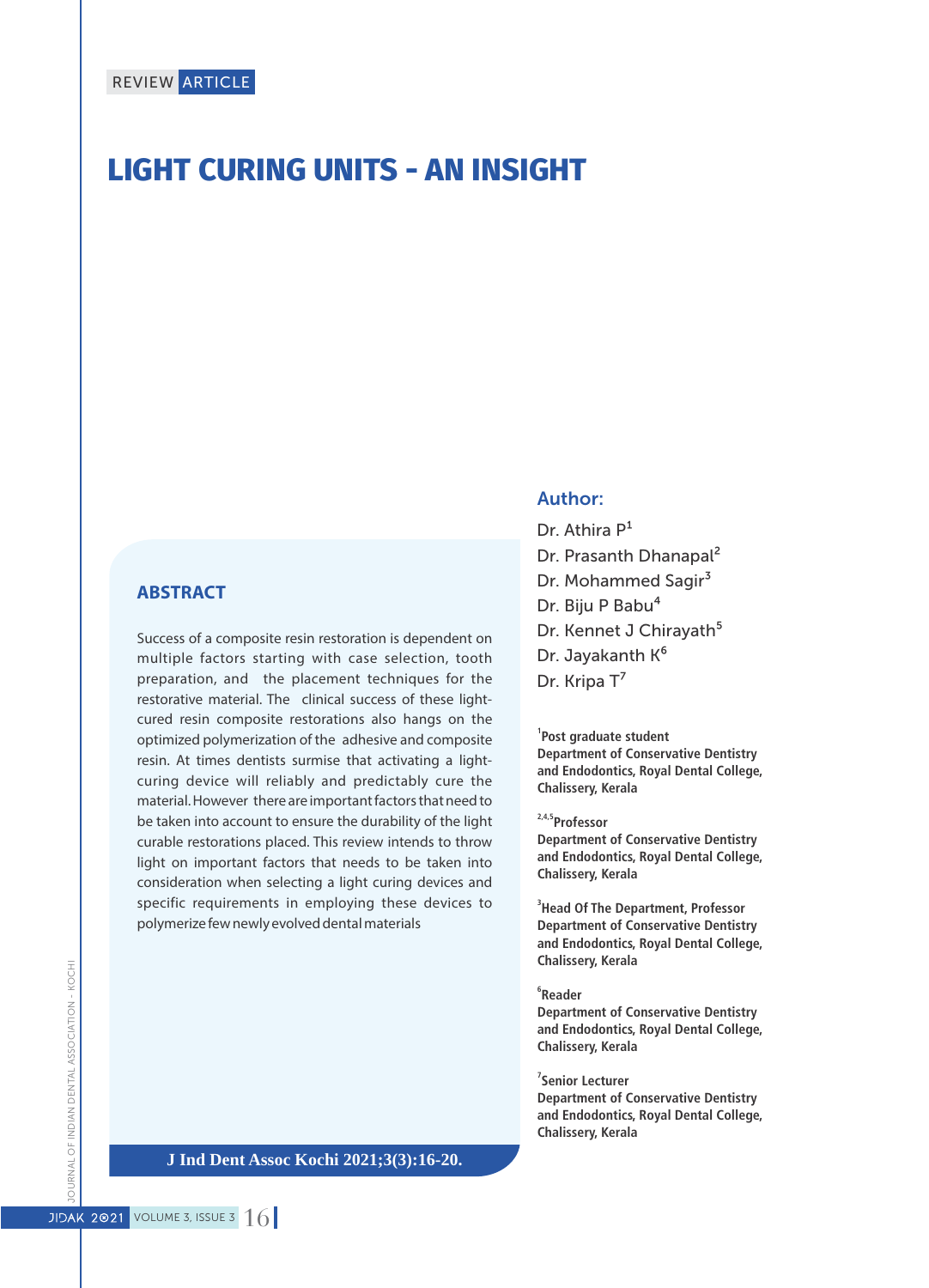#### **INTRODUCTION**

Dental resin composites in clinical practice are basically cured by a process of photopolymerization. The term polymerization implies that a malleable resin composite converts into an insoluble polymer after it is subjected to light irradiation from a light emanating source.<sup>1</sup> Adequate photo polymerization of the resin is necessary for the long-term success of a composite restoration.² Inadequate and improperly cured composite restoration are bound to fail and can bring about associated problems such as recurrent caries due to microleakage, fracture due to reduced strength, sensitivity problems, pulpal damage and poor wear resistance.<sup>3</sup>

Optimized light curing techniques employing the best of the light curing devices plays a crucial role in achieving this objective. Even though it may appear that all curing lights will achieve an adequate result, it has been demonstrated that not all light curing devices are equivalent and many key variables affect the efficiency of the light curing devices. From that view point not all light curing devices available at the disposal of a clinician would provide the desired features in term of curing capabilities.³

#### **How to evaluate a light curing unit:**

Findings from several studies across the globe suggest that dentist often end up using improper light curing devices and mostly they are unaware of this deficiency of the light curing device in terms of inadequate amount of radiant exposure or improper wavelength to cure their resins.<sup>3</sup> Output of the light and the amount of time the light is turned on towards the resin are two important critical variable in evaluating the efficiency of light cure polymerization.⁴ It is a common practice to describe the light output from a light curing device in terms of irradiance due to its ease of observation. Dental radiometers are utilized for this purpose to convince clinicians. Frankly this does not provide complete information on the potential performance of a light curing unit.<sup>5</sup> Light output from light curing units can seldom be accurately measured and never can

be completely described by a commercial dental radiometer.<sup>6</sup> The inaccuracy and inefficiency of this method can be attributed to several factors such as variation in the active curing tip diameter, emission spectrum of the light curing unit (LCU), types of filters used in the radiometers.<sup>6</sup>

Depending on the shade and brand of composite used for a conventional 2mm thickness increment the minimum energy requirement to photo polymerize has been reported to be in the range of 6 J/cm² to 24 J/ cm<sup>2</sup>.<sup>7</sup> Importantly the irradiance can be very different at clinically relevant distances away from the light tip when curing dental resins within cavity preparations. Curing lights deliver significantly less irradiance, of often 75% or more, within a cavity preparation in clinical dental practice.⁸ Manufacturers' stated irradiance values can give the impression that the clinician is using a powerful curing light, but the fact remains is that significantly less of irradiant energy is actually reaching the surface of the resin composite that the 3 clinician intends to cure.

# **Beam Profile from the LCU:**

The light beam from the curing light unit tip disperses leading to inhomogeneous distribution of light intensity. So when the wand is moved away from the resin surface, the light intensity decreases thereby the amount of curing also decreases. This inhomogeneity can result in non uniform polymerization beneath the light guide tip.<sup>®</sup>

A beam profile demonstrates the locations and radiant intensities on the surface of the light tip from where light is being emitted. For some lights, the light being emitted is uniformly distributed over the entire surface of the light tip, referred to as a "top hat" appearance.While in some light curing units the light is predominantly delivered only at the center of the tip with a rapid fall-off at the edges of the light tip.While in case of few light curing units, the profile appears to be hills and valleys with an inconsistent and uneven light output.<sup>1°</sup> Ideally the manufacturer should furnish report about the beam profile of a light curing unit thus enabling the clinician better understanding about the beam characteristic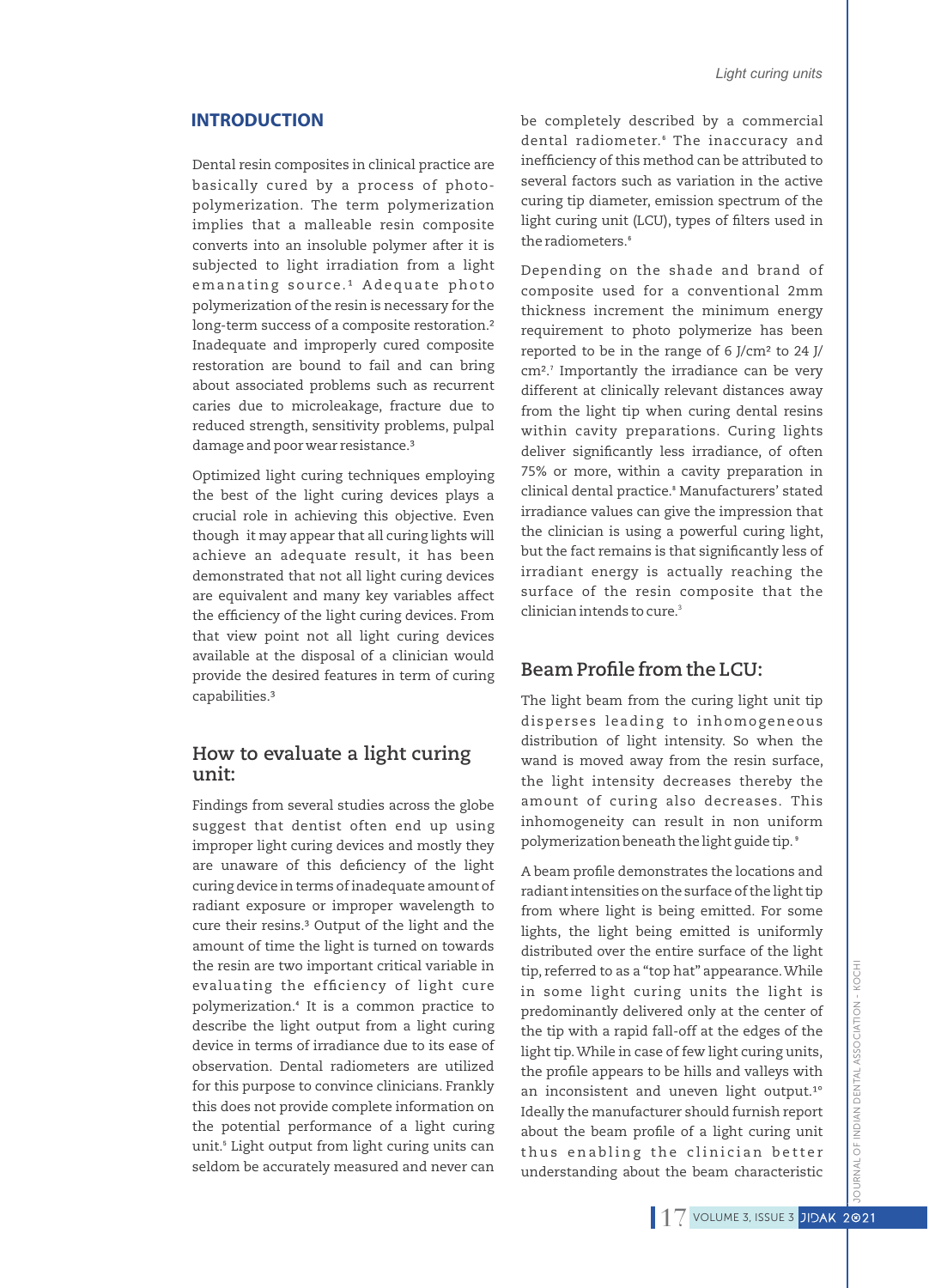which the surface of the composite resin would receive during photo polymerization. The clinical implications of a beam profile is that if an superimposed overlay of the beam profile were to be placed onto a tooth preparation, it would demonstrate the regions of the preparation that are not receiving adequate radiant exposure to cure a dental resin.<sup>3</sup>

## **Temperature changes in light curing units:**

The light from a LCU can be also a source of heat, which can have biological effects. Hence arbitrarily increasing the exposure time to assure complete polymerization without understanding the effects of heat from the light source can be detrimental. For every 1°C degree rise in temperature the rate of reaction will increase by  $1.90\%$ .<sup>11</sup> It is reported that 1 second after the light is turned on, the conversion rate becomes twice as fast when the initial temperature of the resin based composites (RBC) increases from 22 °C to 35 °C.<sup>12</sup> Composite resins polymerized at an elevated temperature (37°C) build up stress more rapidly than specimens at 23 °C.<sup>13</sup>

Polymerization of light-activated composite resins causes both an exothermic polymerization reaction and also a temperature rise from the light energy absorbed during irradiation. The heat generated depends on the bulk of material, the irradiance, and the rate at which the RBC polymerizes.<sup>14</sup> Many clinicians advocate either air cooling the tooth during extended light exposure and curing or allowing a cooling period of 2-3 seconds between every 10 second 3 curing .

# **Light curing device:**

Source of light from a light curing unit such as quartz tungsten halogen (QTH) bulb, light emitting diode (LED), or plasma arc (PAC) plays an important role in the irradiance value, and the radiant exposure delivered to the tooth and the RBC being placed. Other variables include exposure time, configuration of the tips/ probes, energy source of the unit and the cooling mechanisms.

It has been observed that conventional and most popularly used QTH units exhibit more light scattering. On the other hand, more light is absorbed by composite resin when LASER light cure units are used.<sup>15</sup> Though the laser lights have better absorption, the devices have limited bandwidth and emit wavelengths closer to the absorption peak of certain photoinitiator in composite resin. Thus, QTH units are more efficient than LASER units for visible light cured composites. Conversely, due to inherent property of coherency of laser beam, there is no loss of power in the distance in laser units which is pronounced in QTH units. Therefore, laser units are preferable in curing composites in accessible areas.<sup>16</sup>

# **Exposure Time:**

Increasing the power density of light curing units can reduce the exposure time required for a given depth while at the meantime increases the rate and degree of cure. $17$  As the energy density is a product of intensity multiplied by exposure time, the same energy can be consumed at high or low intensities by modifying the exposure time to maximize the energy efficiency.<sup>18</sup> It has been reported that exposure times longer than those recommended are usually required to optimize the flexural strength for an incremental thickness of composite.<sup>19</sup> An exposure time of 40 secs is considered optimal for all curing light units used for resin based composites.²°

# **Lamp output intensity:**

Clinical life of a light curing unit mainly depends on the ability to maintain the units output intensity. This usually reduces over a period of time.This reduction can be attributed to alternative heating and cooling of the tip surface, leading to dulling or clouding of the tip due to condensation of vapors from bonding system solvents or moisture. Moreover, the resin composite itself adheres to the tip resulting in scattering of light and reduction in its effectiveness. Therefore, it is important to clean the mirror surface of the tip routinely using alcohol or methyl ethyl ketone solvents to preserve and renew the reflection effectiveness of the light source.<sup>21</sup>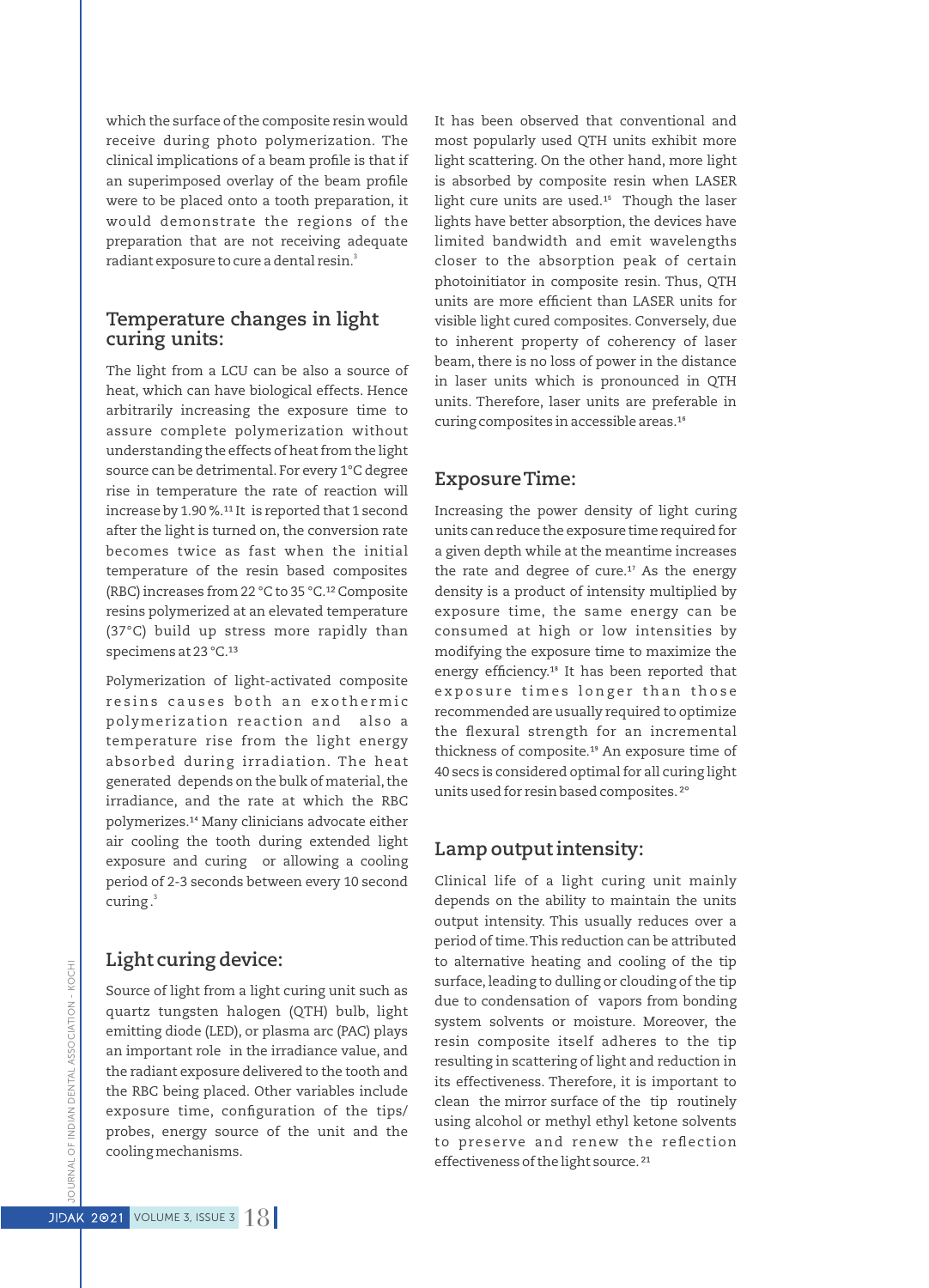# **Angulation of light tip:**

A light beam creates a circular spot of light when it is held perpendicular to the restoration surface. In order to achieve maximal light intensity at the restoration surface, the wand tip of curing should be held parallel to the restoration surface . When the wand is tipped, the circular shape changes to an ellipse shape and thus there will be decrease in the light intensity as energy would be spread over a greater area.²²

## **Distance of curing tip from composite Surface:**

Light intensity striking the composite restoration surface is inversely proportional to the distance from the tip of the fiber optic bundle of the curing light to the composite surface.<sup>16</sup> Depth of cure generally decreases as the distance from the tip to the resin increases.<sup>23</sup> Ideally the tip of the light cure should be within 3mm of resin composite to be effective. For darker shades of composites, the increments should be limited to 1mm of thickness.<sup>18</sup>

### **Photo-initiator used:**

Light cure polymerization of dental composites happens or in fact starts due to the presence of a substance called as photo initiator in the composite. Two commonly used photoinitiators used in dental composites are camphorquinone (CQ) and monoacyl phosphine oxide (TPO). CQ is a bright yellow type II photo initiator that absorbs light in the visible spectrum at a wavelength 467nm and in the UV region in the range of approximately 200-300nm.<sup>1</sup> TPO is light yellow type I photoinitiator and absorbs light in the range of approximately 295-390nm.<sup>24</sup> The two photoinitiators may be used either alone or in combination at different concentrations along with their co-initiators.<sup>1</sup> The output of the light cure unit should be in the range which can activate the particular photoinitiator in the composite being used, because all composites do not use the same photoinitiator and not in the same proportions.This mismatch between the unit output and the manufacture choice of photoinitiator can be major clinical issue.

In order to efficiently cure a wide range of composites with different photo initiator such as TPO, manufacturers of light curing units have introduced new polywave light curing unit. Monowave light curing units have LED source that emits output at approximately the same wavelength.The new polywave unit have different LED source combination enabling them to emit light of combination of different wavelength near the camphorquinone range and the 400-410nm range, which is close to the absorption range of TPO. This allows the polywave system to activate the resin composites more efficiently in which newer photo-initiators are been incorporated .

### **CONCLUSION:**

Clinician's knowledge and skill in handling and maneuvering curing units play an important role in polymerization and final outcome of the resin based composite restorations. In order to address the problem associated with curing and to improve the chance of a successful restoration, it is important to understand the curing units along with its properties so that we can use this information to improve the clinicians ability to deliver sufficient light to resin based composites.

# **REFERENCES**

- 1. Kamoun, E. A., Winkel, A., Eisenburger, M., & Menzel, H. (2014). Carboxylated camphorquinone as visible-light photoinitiator for biomedical application: Synthesis,characterization, and application. Arabian Journal of Chemistry .
- 2. Ferracane J, Watts DC, Barghi N, et al. Effective use of dental curing lights: a guide for the dental practitioner. ADA Professional Product Review. 2013;8(2):2- 12.
- 3. Strassler HE, Price RB. Understanding light curing, Part I. Delivering predictable and successful restorations. Dentistry today. 2014 May;33(5):114-6.
- 4. Price RB, Strassler HE, Price HL, et al.The effectiveness of using a patient simulator